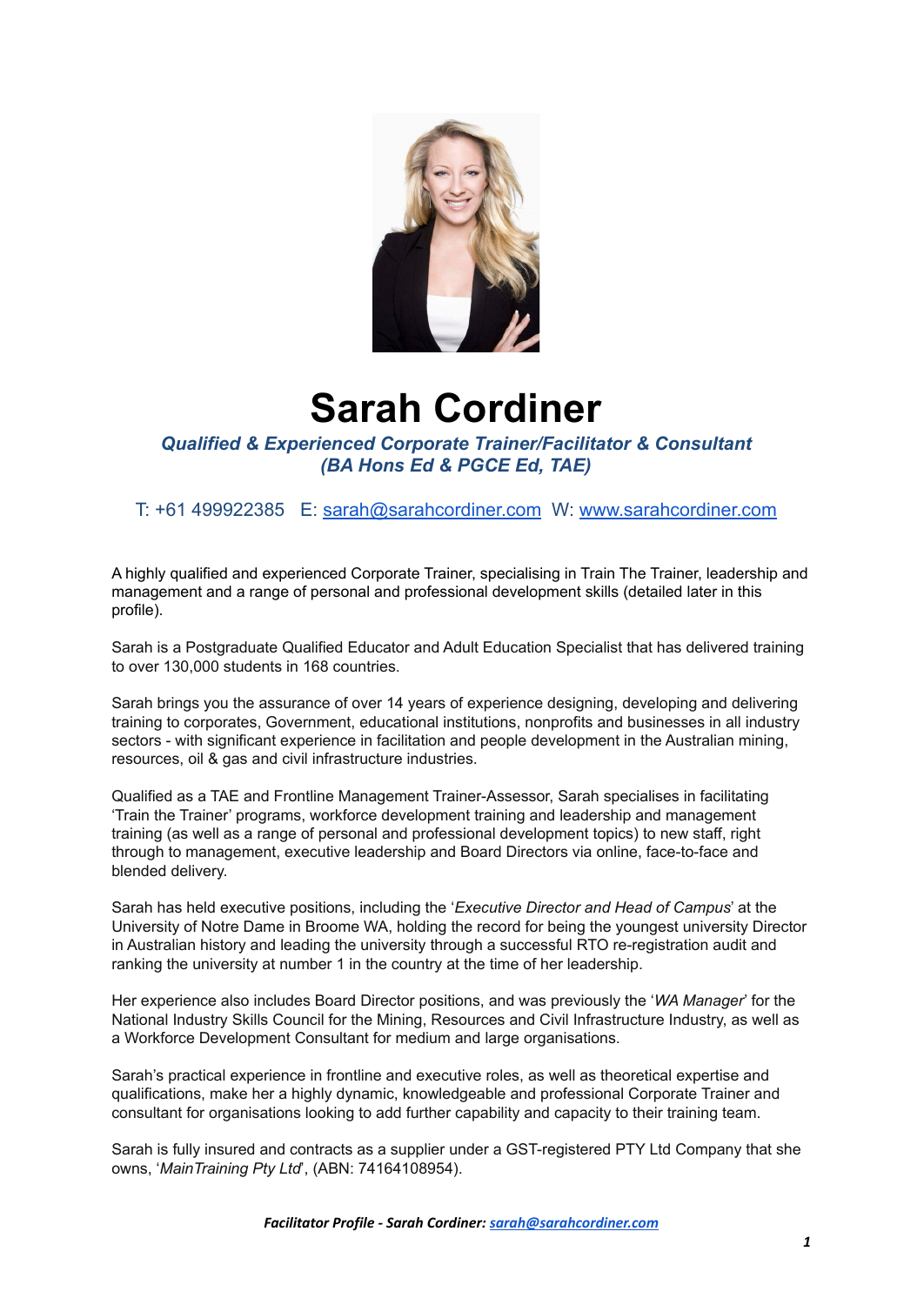## **Facilitation Style**

Sarah is a highly qualified and experienced presenter, facilitator and Trainer-Assessor with a deep knowledge base around Andragogy, the theory and principles of effective adult learning and the acquisition and retention of learning - and even has published books on the topic of adult learning theory and training design.

As such, Sarah's facilitation style is dynamic, adaptive and employs a diverse number of delivery strategies to disseminate and assure the highest level of learning.

Sarah combines multiple learning and teaching methods, confidence building, andragogy and Bloom's Taxonomy to create and deliver training that is as practical, relevant, contextualised and engaging as possible for all participants. Leaving them not only knowledgeable and competent in their topic, but with a measurable increase in self-esteem, confidence and self-efficacy in the topic too.

Sarah applies comprehensive attention to detail in all stages of the facilitation process - including the pre-training preparation stages; ensuring that the aims, objectives, learning outcomes, success measurables, participants and context are thoroughly understood so that the training can be adapted appropriately, compliantly and catered for the most effective learning experience.

Sarah will always adapt training, examples, case studies and general contextualisation to the environment in which the learning will largely be applied to make it meaningful and effective for competent application during and long after the training has taken place.

Sarah is a very energetic, humorous (but professional), effervescent and animated Facilitator that aims to turn even the driest of compliance training into a positive and impactful experience that makes people feel confident, competent and empowered in their work.

Sarah is adept at constantly monitoring the moods, emotions, energies and attitudes in the room, measuring engagement, participation and information processing to keep all participants feeling highly supported, involved and positive about the learning experience.

Sarah is considerate of different learning styles and provides thorough delivery methods, styles and mediums to meet all differing learning needs and preferences.

With significant experience in training compliance and the accredited training/VET sector, Sarah collects, prepares and maintains meticulous records, documentation and paperwork related to all training she facilitates. Compliance guaranteed.

### **Expertise**

Sarah Cordiner is qualified and experienced at delivering the following topics to new entrants, right through management to executive leaders and Board members and can provide one-of, short term and/or long term training in these topics at an introductory and advanced level:

| <u>Training, Assessment &amp; Workforce p</u><br><b>Development Courses Facilitated by</b><br><b>Sarah Cordner</b> | <b>Leadership, Management &amp; Mentoring</b><br><b>Courses Facilitated by Sarah Cordner</b> |
|--------------------------------------------------------------------------------------------------------------------|----------------------------------------------------------------------------------------------|
| • Train The Trainer - Full Program<br>Train The trainer - Refresher Program<br>$\bullet$                           | Introduction to Leadership<br>Introduction to Management                                     |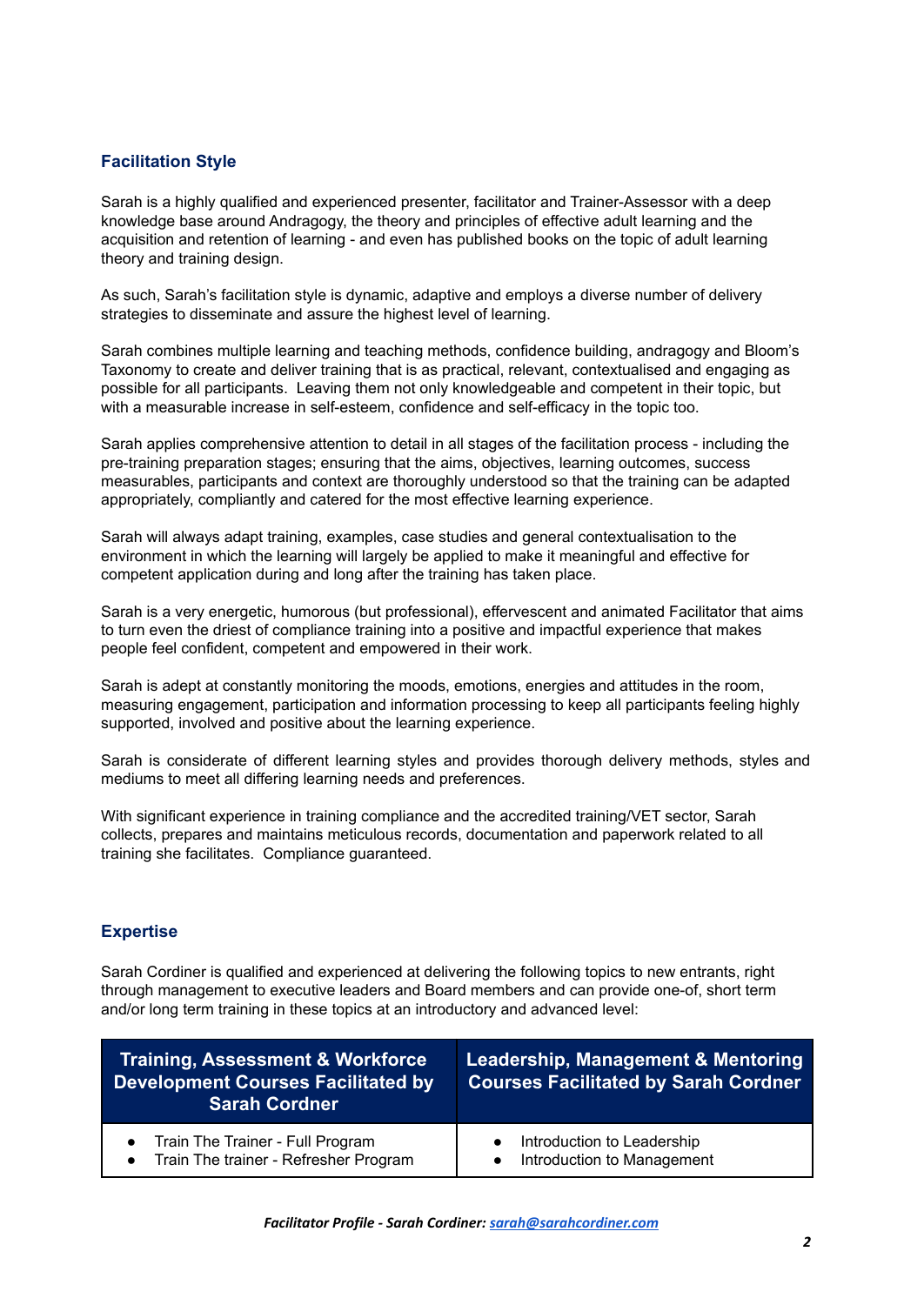- Professional Presentation, Facilitation & Public Speaking Skills
- Curriculum Design and Development / How To Plan, Design & Develop Effective Learning Programs
- How To Design, Develop & Deliver e-Learning Programs
- How To Teach & Manage Online & Distance Learning Programs
- How To design, Develop and Deliver Blended Learning Programs
- How To Conduct Workforce Planning & Development
- Plan & Design Assessment Activities & Assessment Tools
- How to Assess Competence
- **How To Teach Practical Skills**
- How To Implement Organisational e-Learning
- How To Maximise Staff Training on a Minimum Budget
- Successfully Managing Online & Distance Learners To Increase Completion & Retention Rates
- Embedding The Principles of Adult Learning into Your Training To Enhance The Learner Experience
- How To Conduct Career Progression & Competency Profiling For Effective Workforce Management
- How To Conduct Effective Workforce Planning & Instructional Design To Meet Workforce Needs
- How To Cultivate a Learning Culture in Your Organisation
- Workforce Career Pathways and Employee Development Mapping
- Leadership (all levels: New leaders to Executive)
- Management (all levels: New managers to Executive)
- Advanced Leadership & Management (Supervisors, Superintendent, Managers & Executives)
- Leadership and Management Refresher **Training**
- **Excelling Women In Leadership**
- Strategic Planning
- Mentoring in The Workplace (For Mentors)
- Mentoring in The Workplace (For Mentees)
- **Executive Leadership Training Retreat**
- Project Management
- How To Conduct Effective Recruitment & Selection - For New Managers
- How To Conduct a Skills-Related Continuous Improvement Process In Any Business
- **How To Conduct Successful Operational** Planning To Achieve Company **Objectives**
- The New Supervisor's Guide To Supervising In The Workplace
- Accelerated Leadership & Management Program
- How To Increase Staff Performance
- Conflict Prevention and Resolution
- Understanding & Using Body Language for Effective Workplace Communication and Relations
- **Managing People Through** Uncomfortable Changes & Bringing Calm To Unsettled Teams
- Marketing: Online & Digital Marketing and Organic Content Marketing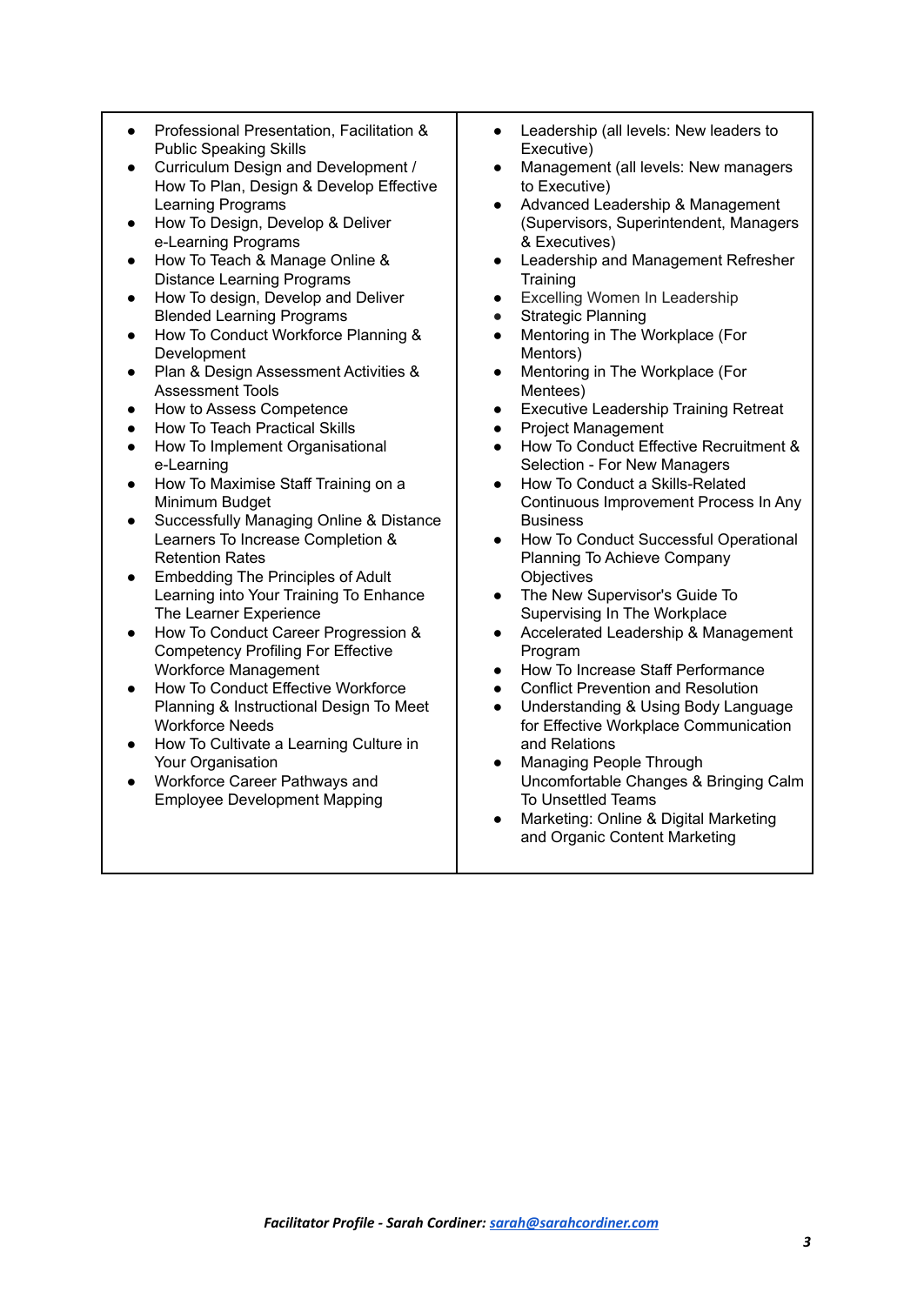## **Personal & Professional Development Courses Facilitated by Sarah Cordner**

- Communication & Interpersonal Skills
- Mental Health Awareness
- Positively Influencing Others & Using Effective Negotiation Skills
- How To manage Manage Yourself, Your Work and Your Personal Effectiveness
- How To Work With People You Hate
- Confidence, Self Esteem & Motivation Building Workshop
- Personal & Professional Goal Setting How to guarantee success in all you set out to do
- Effective Interpersonal, Body Language & Communication Skills Workshop
- **Effective Sales & Selling Skills**
- Creative Thinking & Problem Solving Skills
- Cultural Awareness Workshop (Preparing For Equality & Diversity In The Workplace)
- Understanding Australian Workplace Culture – Norms, Roles, Rights & **Responsibilities**
- Basic IT Skills Using Microsoft Word, Internet, Emails
- Basic IT for Aspiring Administrators
- Effective Customer Service Workshop
- **Effective Money Management Workshop**
- Drug And Alcohol Awareness Workshop
- Personal Well Being: Enhance Your Emotional, Physical and Mental Wellness
- Positively Influencing & Gaining Cooperation With Others - How to Easily Build Rapport and Trust.
- Delivering Professional Presentations
- Positive Mindset & Mindfulness
- **Productivity, Motivation, Self-Management** & Personal Effectiveness Workshop
- How To Be a Highly Effective Personal or Executive Assistant
- How To Significantly Raise Your Professional Profile & Industry Credibility so That Clients, Contacts & Employers Scramble For You & Your Employer
- Using Essential Oils in The Workplace To Transform Your Workplace Environment
- Art 'Therapy' For Professional Positivity, Positive Mindset & Improved Mental Health
- Entrepreneurship and Building an Entrepreneurial Mindset

## **Employability, Work-Preparation & Careers Courses Courses Facilitated by Sarah Cordner**

- The Work Steps Employability Program A positive mindset and preparation for your new or future job
- CV Writing And Preparation Workshop
- **Interview Preparation Workshop**
- Cover & Speculative Letter Writing Workshop
- **Mastering a Killer Career Mindset**
- Uncover Your True Career Needs
- **Effective Job Searching for Career Success**
- Analysing Job Vacancies and Meeting Employer Expectations
- Overcoming Limiting Beliefs & Barriers To Work
- **Industry Preparation & Awareness** Workshops (Find out what training, qualifications, pathways, entry requirements and promotional opportunities are available in your industry)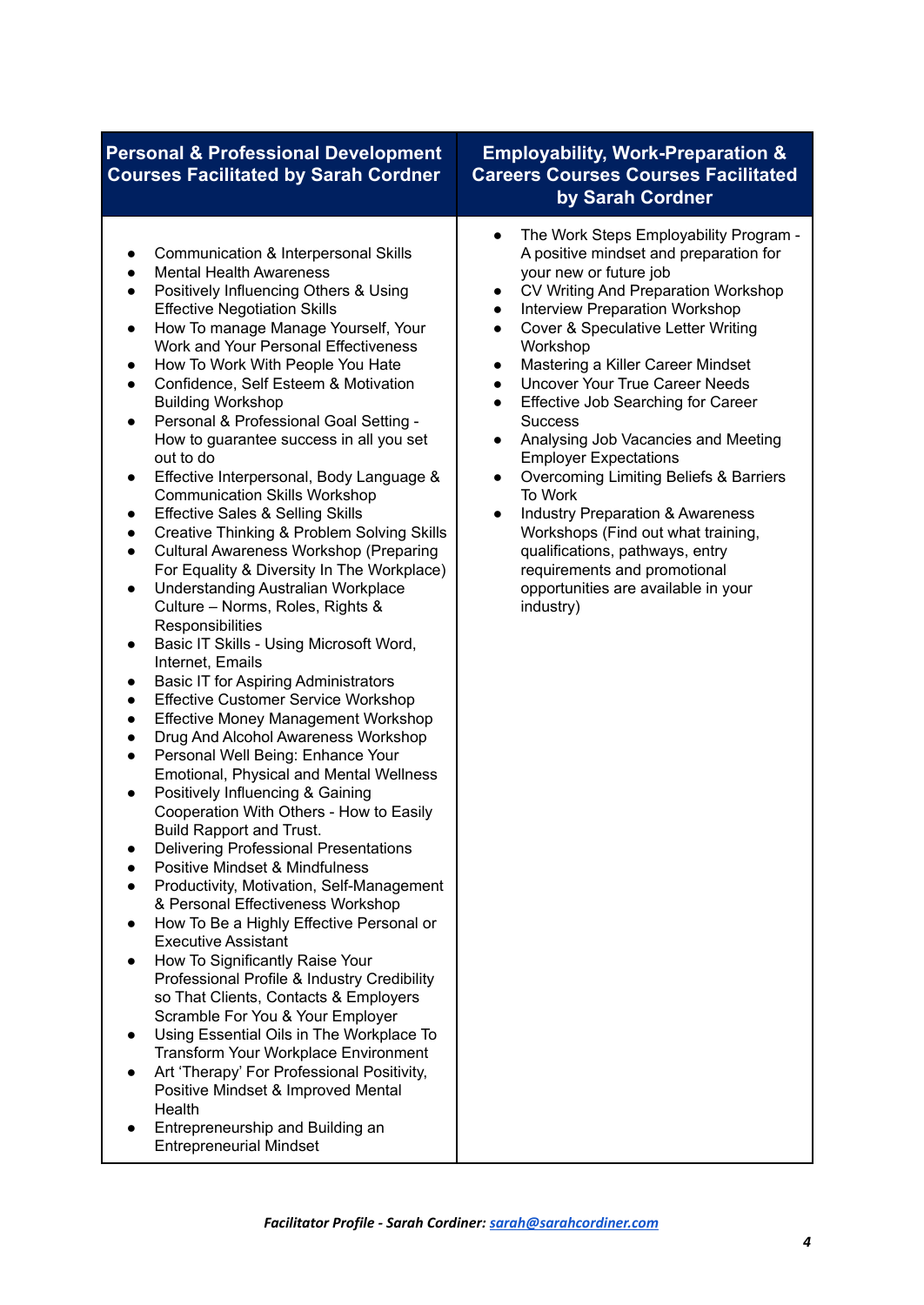# **Qualifications, Courses & Memberships**

| <b>Title</b>                                                                                                                                                        | <b>Date</b>      | <b>Provider</b>                                          |
|---------------------------------------------------------------------------------------------------------------------------------------------------------------------|------------------|----------------------------------------------------------|
| <b>Accredited Mental Health First Aider</b>                                                                                                                         | 2021-2024        | Mental Health First Aid Australia                        |
| <b>WorkSafe WHS Workplace Safety Rep</b>                                                                                                                            | 2019             | WorkSafe WA                                              |
| <b>Diploma in Business</b>                                                                                                                                          | <b>July 2017</b> | Scorpion Training Solutions, Perth                       |
| <b>Diploma of Management</b>                                                                                                                                        | Aug 2013         | Scorpion Training Solutions, Perth                       |
| <b>Certificate IV in Frontline Management</b>                                                                                                                       | <b>July 2013</b> | Scorpion Training Solutions, Perth                       |
| <b>Certificate IV Training and Assessment</b>                                                                                                                       | Feb 2013         | WA Skills Training, Perth                                |
| <b>PGCE (Post Graduate Certificate in</b><br><b>Education) in Adult Education</b><br>Incorporating Diploma to Teach in the<br><b>Lifelong Learning (VET) Sector</b> | 2008 / 2010      | University of Plymouth, Bicton<br><b>College Campus</b>  |
| <b>BA (HONS) Education</b>                                                                                                                                          | 2005-2008        | University of Plymouth, Rolle<br>College Campus, Exmouth |
| <b>Students Associates Scheme</b><br><b>Introduction to Teacher Training, Level 1</b><br>& 2 (Key Stage 3) English, IT & Science                                    | 2005-2008        | University of Exeter                                     |
| A-Levels X 3 (Grades A-B: Psychology, Art,<br>Geography)                                                                                                            | 1997-2004        | Saint Margaret's School, Magdalen<br>Road, Exeter        |
| GCSE's X 10 (Grades A-C: English<br>Lang/Lit, Maths, Biology, Chemistry,<br>French, Sociology, Art, Geography,<br>Religious Studies)                                | 1996-2004        | Saint Margaret's School, Magdalen<br>Road, Exeter        |
| <b>Bronze Duke of Edinburgh Award</b>                                                                                                                               | 2001-2002        | Saint Margaret's School, Magdalen<br>Road, Exeter        |

## **Other Training**

| Company                                                       | <b>Date</b>         | <b>Course Title</b>                            |
|---------------------------------------------------------------|---------------------|------------------------------------------------|
| <b>Good Things Foundation</b>                                 | 2021                | <b>Certified Digital Skills Mentor</b>         |
| LinkWest WA                                                   | 2021                | Governance & Board Directors Training          |
| CCI WA                                                        | 2019                | <b>WHS Safety Representatives Card</b>         |
| Cultural Awareness &<br><b>Cultural Security</b>              | 2017, 2018,<br>2019 | Nyamba Buru Yawuru, Broome                     |
| <b>On-Country Cultural</b><br>Awareness Immersion<br>Training | 2018                | <b>Karajarri Traditional Lands Association</b> |
| <b>On-country Cultural</b><br><b>Awareness Training</b>       | 2014                | South West Aboriginal Land and Sea Council     |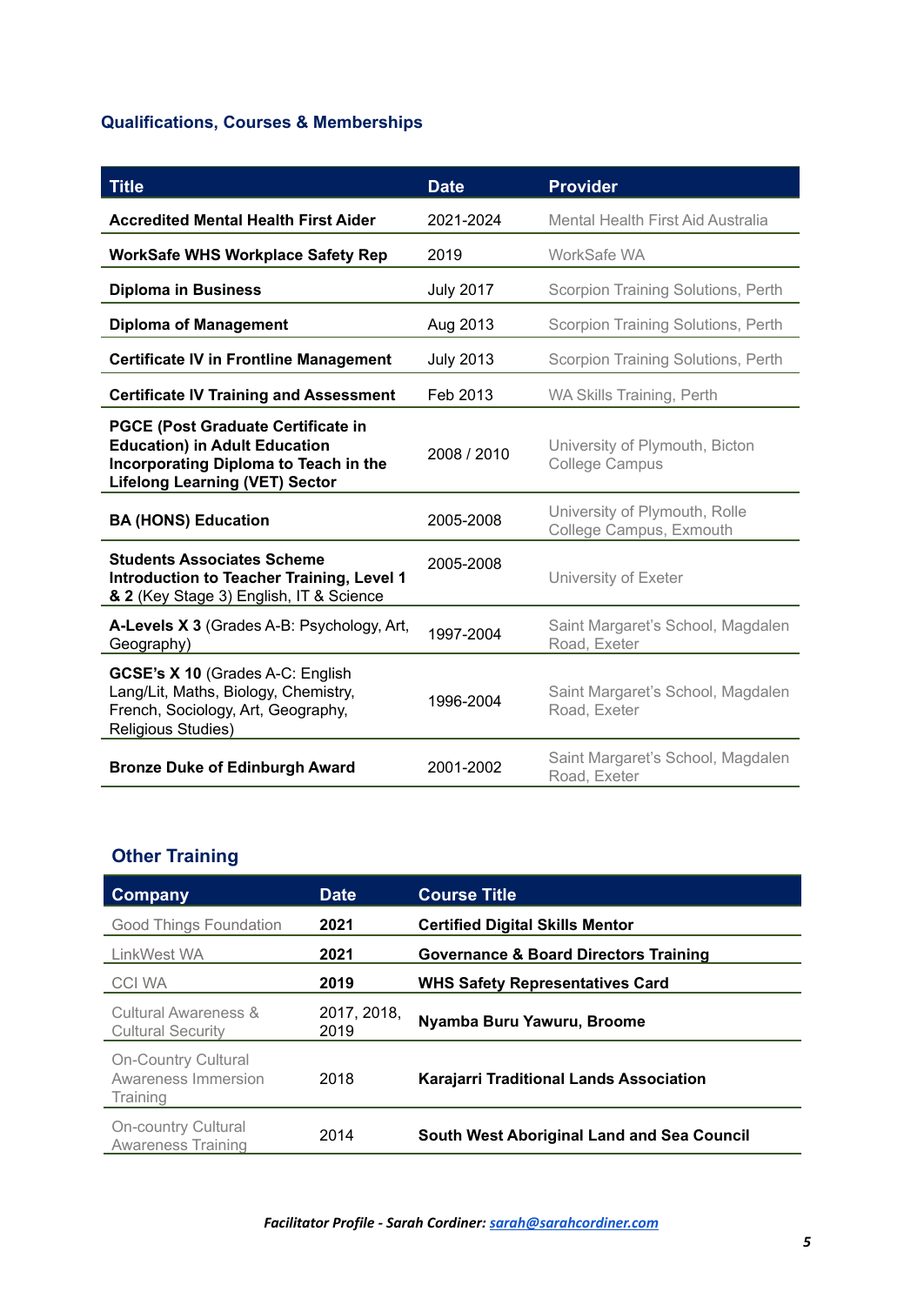| Department of Training &<br>Workforce Development,<br>Perth | 2013             | <b>Sustainability in Vocational Education and</b><br><b>Training</b>                                |
|-------------------------------------------------------------|------------------|-----------------------------------------------------------------------------------------------------|
| Thiess for Bechtel/Chevron<br>(Scorpion)                    | 2013             | Thiess On-Boarding: HSE Culture for Supervisors                                                     |
| <b>Training and Accreditation</b><br>Council                | Feb 2013         | <b>RTO Initial and Continuing Registration</b><br><b>Information Session</b>                        |
| Phuel Training, Sydney                                      | 2012             | <b>Facilitation Skills for Network Meetings Course</b>                                              |
| <b>Resources Safety Division</b>                            | Jul 2012         | Department of Mines and Petroleum: Safety and<br><b>Legislation Information Session</b>             |
| Perth Royal Yacht Club                                      | April 2012       | <b>Keelboat and Helm Crew Certificate</b>                                                           |
| <b>OPITO HUET Safety Diver</b>                              | April 2012       | <b>Safety Diver Training &amp; Helicopter Underwater</b><br><b>Escape Training Diver</b>            |
| <b>OPITO BOSIET</b>                                         | April 2012       | <b>Basic Offshore Safety Induction and Emergency</b><br><b>Training, IFAP North Fremantle</b>       |
| <b>PADI</b>                                                 | Oct 2011         | <b>PADI Open Water Diver</b>                                                                        |
| <b>ESF Advance</b>                                          | Jan 2011         | Level 5 Leadership and Management + Mentoring<br><b>Managers</b>                                    |
| National Commission for<br><b>Higher Education</b>          | 2011             | <b>Malta Qualifications Council: National Awards</b><br><b>System for Lifelong Learning Seminar</b> |
| European Lifelong Learning                                  | 2011             | Validating Learning for an Inclusive Society -<br><b>Validation and RPL Info Session</b>            |
| Bicton College (EdExcel)                                    | 2010             | <b>Adult Literacy and Adult Numeracy Trainer</b>                                                    |
| <b>Regional Support Centre</b><br>South West (2010)         | 2010             | <b>Innovative Inductions: Creating Content for</b><br><b>Inspiring Staff and Students Course</b>    |
|                                                             |                  |                                                                                                     |
| <b>BusinessLink</b>                                         | April 2009       | <b>Self-Employment Business Awareness Training</b>                                                  |
| A4e Ltd                                                     | <b>June 2008</b> | <b>Grass Roots Diversity &amp; Equality Training</b>                                                |

### **Other Accolades - Sarah Cordiner**

- Has educated over 130k students in 168 countries
- During the initial outbreak of COVID-19, Sarah donated over \$1.35 MILLION worth of places in her education programs to help people get online.
- Listed by the Huffington Post as "*The Top 50 Must-Follow Female Entrepreneur 2017*"
- Cited in Forbes as an expert in education
- 14 times published author with 5 international number 1 best-selling books in the topics of education and business
- WA Finalist in the Telstra Business Women's Awards 'Young Business Woman of the Year', and WA Finalist for 'Start Up Business of the Year'
- WA Semi-Finalist for the Rural Achievement Awards for the Curtin University 'Teaching Excellence Awards'.
- Facilitator for the professional speaking body 'Professional Speakers Australia'
- Host of the 'Course Creators Podcast'
- Host of the 'Course Creators' TV Show on Bizversity
- Blog ranked Number 1 on 'e-Learning Feeds'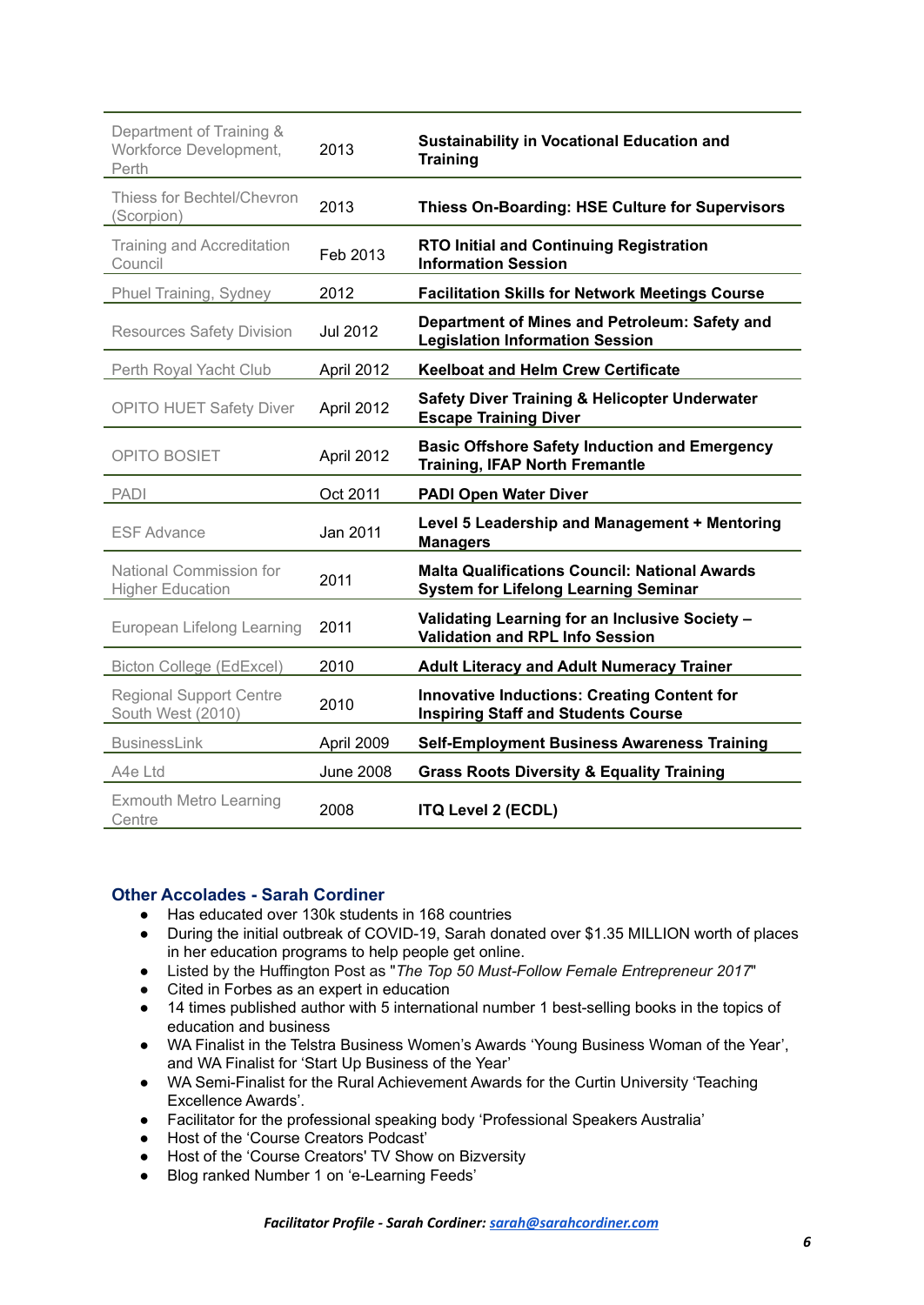● Holds the record for being the youngest university Director in Australian history, and was the most senior leader of one of the most remote university campuses in world campus - that was also ranked number 1 in Australia at the time of her leadership

## **Some Clients Sarah Has Worked With As a Corporate Facilitator, Training Development Contractor & Workforce Development Consultant:**

**Advanced Cockpit Flight Training:** Was their RTO consultant, enabled them to initial RTO registration, wrote all of their accredited training and assessment and trained all of their staff, amagers and flight instructors in Cert IV Frontline management and Cert IV TAE.

**Ausdrill:** Workforce development consulting

**Rio Tinto Iron Ore**: Workforce development consulting

**JSW Drilling**: Workforce development consulting

**ERTECH Holdings:** Workforce development consulting and training delivery

**La Mancha:** Workforce development consulting

**Mcmahons:** Workforce development consulting

**WBHO Carr Civil:** Workforce development consulting

**Doorn-Djil Yoordaning:** Workforce development consulting

**Macphersons:** Workforce development consulting

**NRW Civil and Mining**: Workforce development consulting

**Alongside PTSD:** Designed, developed and delivered their online program on 'PTSD for Frontline Workers & Their Families", released to Police, Ambulance, Fire and frontline health staff across Australia. I also built and manage their e-learning platform.

**Advanced Mining production Systems (AMPS):** Assisted with design and development a course in mining and engineering, filmed the e-learning content; providing consulting on their student learning experience, student learning journey and marketing for their international online mining and engineering education.

**Anglo Gold Ashanti:** Workforce development consulting

**Balance Resources:** Workforce development consulting

**Bank of Valletta:** Over 2 years of ongoing personal and professional development training to all national bank staff in a range of topics.

**Bechtel-Theiss Project:** Workforce development consulting, career pathway mapping for all site staff, training planning & scheduling for pre-employment and ongoing compliance training, development of staff competency profiles, coordination of accredited training with RTOs and acquisition of funds.

**BGC Contracting:** Workforce development consulting

**Boab Health:** Workforce development consulting

**Broome Chamber of Commerce and Industry:** Training and facilitation in a range of topics (outside of my Directorship)

**Cape Australia:** Workforce development consulting, career pathway mapping, training planning & scheduling for site staff and leadership teams, coordination of accredited training with RTOs and acquisition of funds for training.

**Central Mining CMC**: Workforce development consulting

**Clough**: Workforce development consulting

**Correctline Civil & Contracting:** Workforce development consulting

**Collectmore Debt Solutions:** Consulting on their staff training, design and development of debt collection training, set-up of their e-learning platform.

**Kimberley Small Business Support:** Design, development and delivery of a variety of training workshops for businesses across the Kimberley region

**Kimberley Group Training:** Workforce development consulting

**Department of Education:** Design and development of a child abuse prevention program for all schools in WA, and e-learning platform in collaboration with Safe4Kids

**Edith Cowan University:** Academic Teacher/Lecturer on the 'Engineering Experience Program' and the 'Work Preparation Program'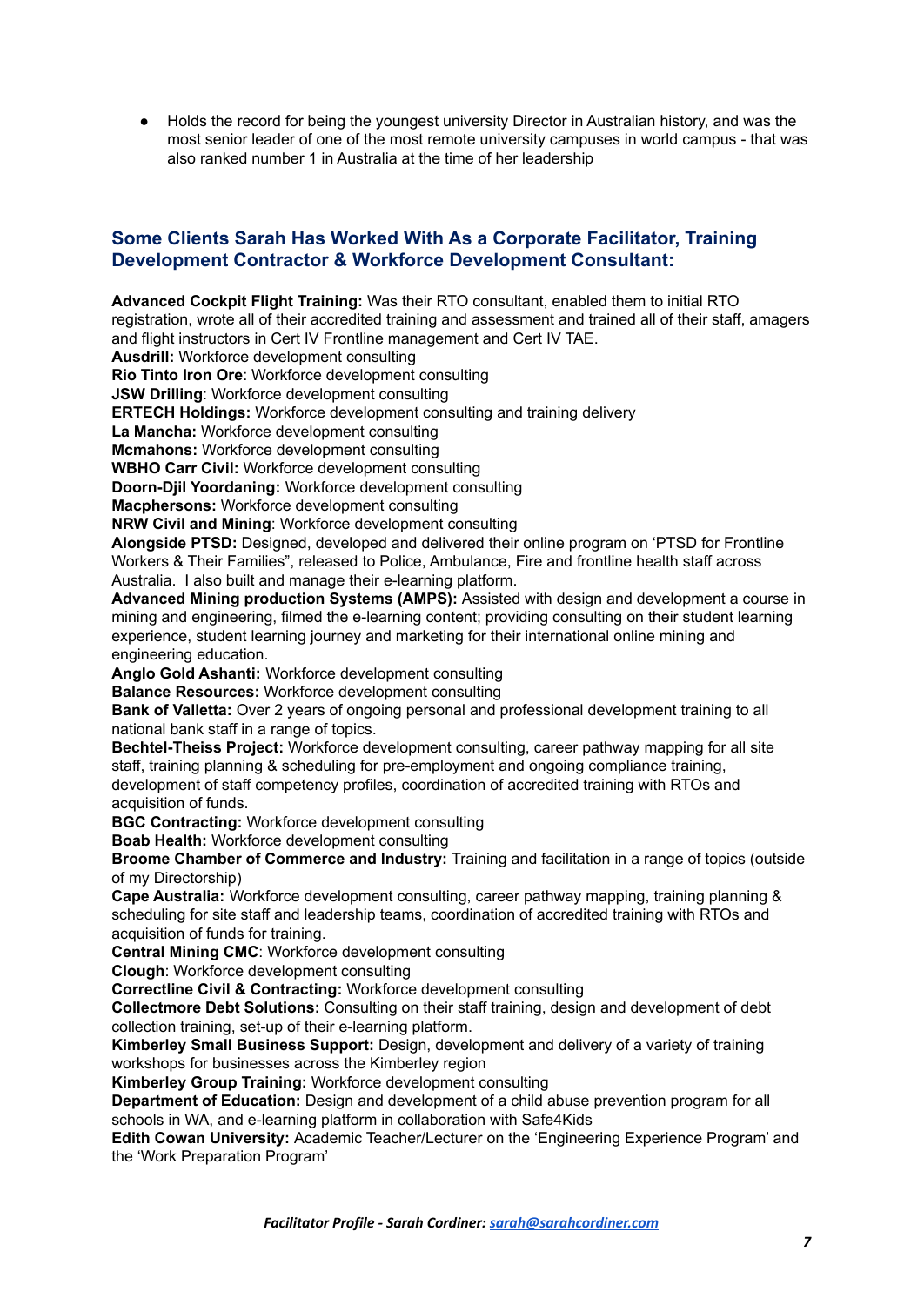**Emory University:** Facilitator for all university staff Train the Trainer program for CPD **EVT (Thiess Wheatstone Project):** Workforce development consulting, career pathway mapping for all site staff, training planning & scheduling for pre-employment and ongoing compliance training, development of staff competency profiles, coordination of accredited training with RTOs and acquisition of funds.

**GCo Electrical:** Workforce development consulting

**Georgiou**: Workforce development consulting

**Goomburrup:** Workforce development consulting

**GoldFields - St Ives Mine Site:** Workforce development consulting

**Gumala Resources:** Workforce development consulting

**Home Loan Experts:** Design their staff and franchisor e-learning training and set-up their e-learning platform.

**International Defense and Aerospace Training**: Was their RTO consultant, enabled them to initial registration, wrote all of their accredited training and assessment and trained all of their staff, amagers and flight instructors in Cert IV Frontline management and Cert IV TAE.

**International Student Experts:** Assisted with the curriculum design, filming and e-learning platform set-up of a course for international students migrating to Australia for educational purposes.

**Jim's Franchises** (JIms Mowing, Jims Test and Tag etc): Design, develop and deliver a curriculum of training to franchisees across Australia in a range of business and leadership topics.

**Koodaideri Contracting**: Workforce development consulting

**Leicons - Broad:** Workforce development consulting

**Leighton - Ichthys Project:** Workforce development consulting

**LinkForce Engineering:** Workforce development consulting

**Maicon Engineering:** Workforce development consulting

**Mallard Contracting:** Workforce development consulting

**Marra Worra Worra Aboriginal Corporation:** Workforce development consulting

**Mission Australia:** Designed, developed and delivered a range of training programs predominantly in rural, regional and remote Aboriginal communities under the 'Remote Jobs and Communities program'.

**Newmont Boddington Gold/Asia-Pacific**: Workforce development consulting (I worked on obtaining over \$40k for NBG accredited training under the NWDF back in 2013)

**Ngarda:** Workforce development consulting

**OMSA (Offshore Marine Services Alliance)**: Workforce development consulting

**One Year No Beer:** E-learning student experience consulting, Designed and developed curriculum on alcohol abstinence and moderation

**RCR Tomlinson:** Workforce development consulting

**RTO Doctor**: Development and editing of accredited training and assessment resources, set-up their e-learning platform, consulted on student experience journey.

**Regional Development Australia:** Designed and delivered workforce development training to tier members across the Kimberley; designed, developed and delivered a range of other business training including customer service and grant writing; set-up their e-learning platform.

**Rhodes Business School:** Design and development of accredited training and assessment resources; workforce development consulting

**Rio Tinto - Argyle**: Workforce development consulting Safe4Kids:

**Sandfire Resources**: Workforce development consulting

**Saudi Arabian Defence Force**: Design and development of accredited training and assessment materials for qualifications in a range of topics for ground staff, refrigeration, flight training and more.

**South West Aboriginal Land and Sea Council:** Workforce development consulting **SMS Scaffolding**: Workforce development consulting

**TAFE QLD:** Design and development of accredited training and assessment materials for qualifications in a range of topics

**TAFE SA**: Design and development of accredited training and assessment materials for qualifications in a range of topics

**TAFE VIC:** Design and development of accredited training and assessment materials for qualifications in a range of topics